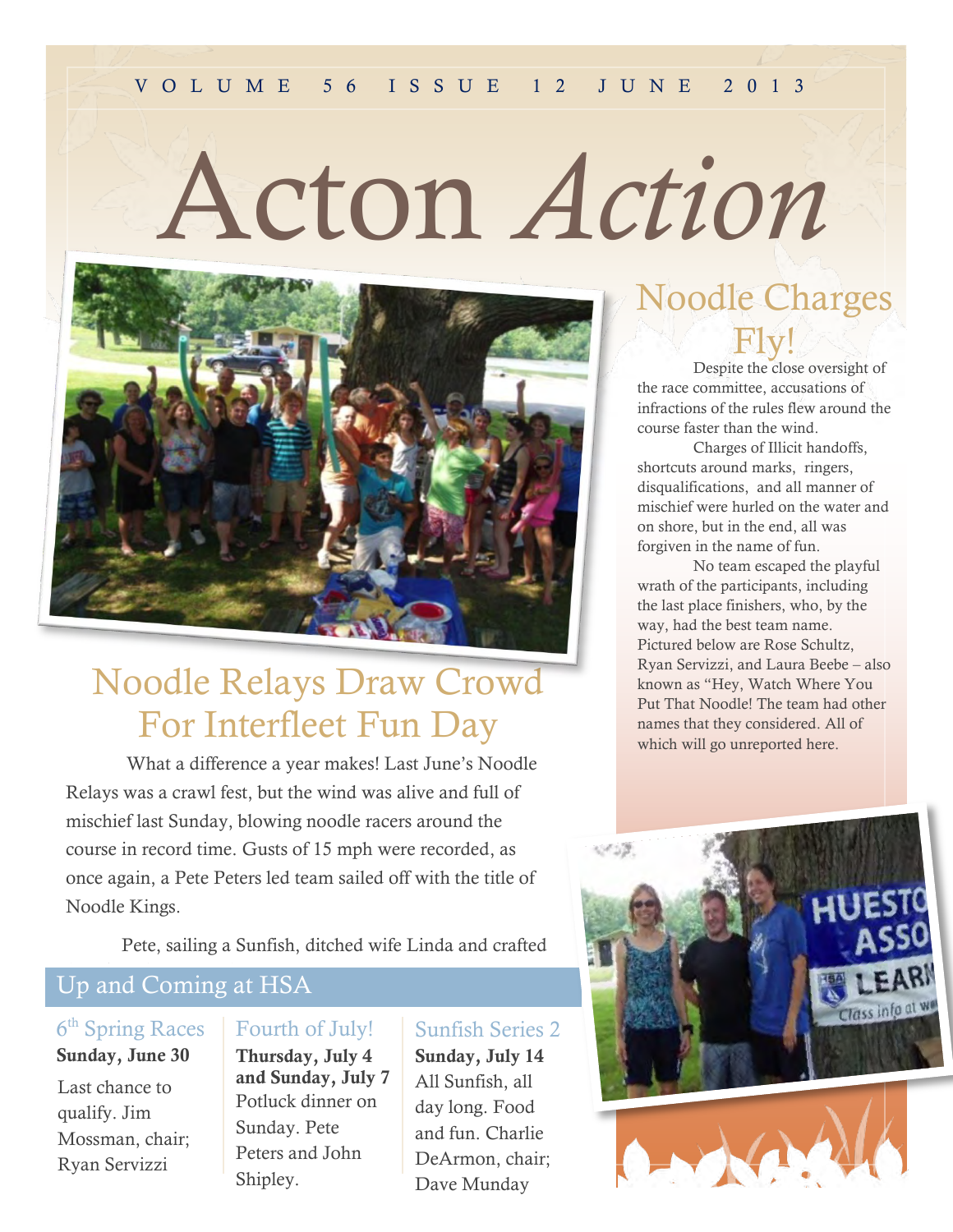#### ACTON ACTION ACTION ACTION



#### 3<sup>rd</sup> Place – Team "Dynamite Noodle"

Despite the presence of so much talent, Team Dynomite had to settle for third place. They were comforted by the knowledge that they were, in their estimation, the most honest team on the water. That might be true. Left to right, Kevin DeArmon (Sunfish), Charlie DeArmon III and crew Demi (Sunfish), and Roger Henthorn and crew Bobbie Bode (Y-Flyer).

#### 4 th Place – Team "Whole Kit and Kanoodle"

Easily the best looking team, the "Whole Kit" squad faced adversity and bad luck with a quiet heroism. They also won the special award for best noodle handoffs as they deftly made their noodle transfers. The team plans to work on their upwind techniques for next year. Left to right, Jim Paul (Y-Flyer), Megan DeArmon (Sunfish), Yours Truly and daughter Cosette (Sunfish) and Jim's crew, Joyce.

## The Chicken Noodles

**Winning team members Pete Peters and Don Fecher still wear their game faces as they pose for their championship photo**

### Continued from page 1

a second straight win – this time with Hobie Cat guy Don Fecher and junior Sydney Brooks. (Although Sydney did actually opt out and went to the beach.)

The "Chicken Noodles" had to compensate for their missing member by racing across the "infield" to receive the noodle handoff, but the strategy worked.

#### 2nd Place – Team "Use Your Noodle!"

A stack of veteran noodlers made up this team, composed of Jerry Brewster (Sunfish), Charlie DeArmon and crew Karen (Y-Flyer), and junior Brendan Draper (Sunfish)

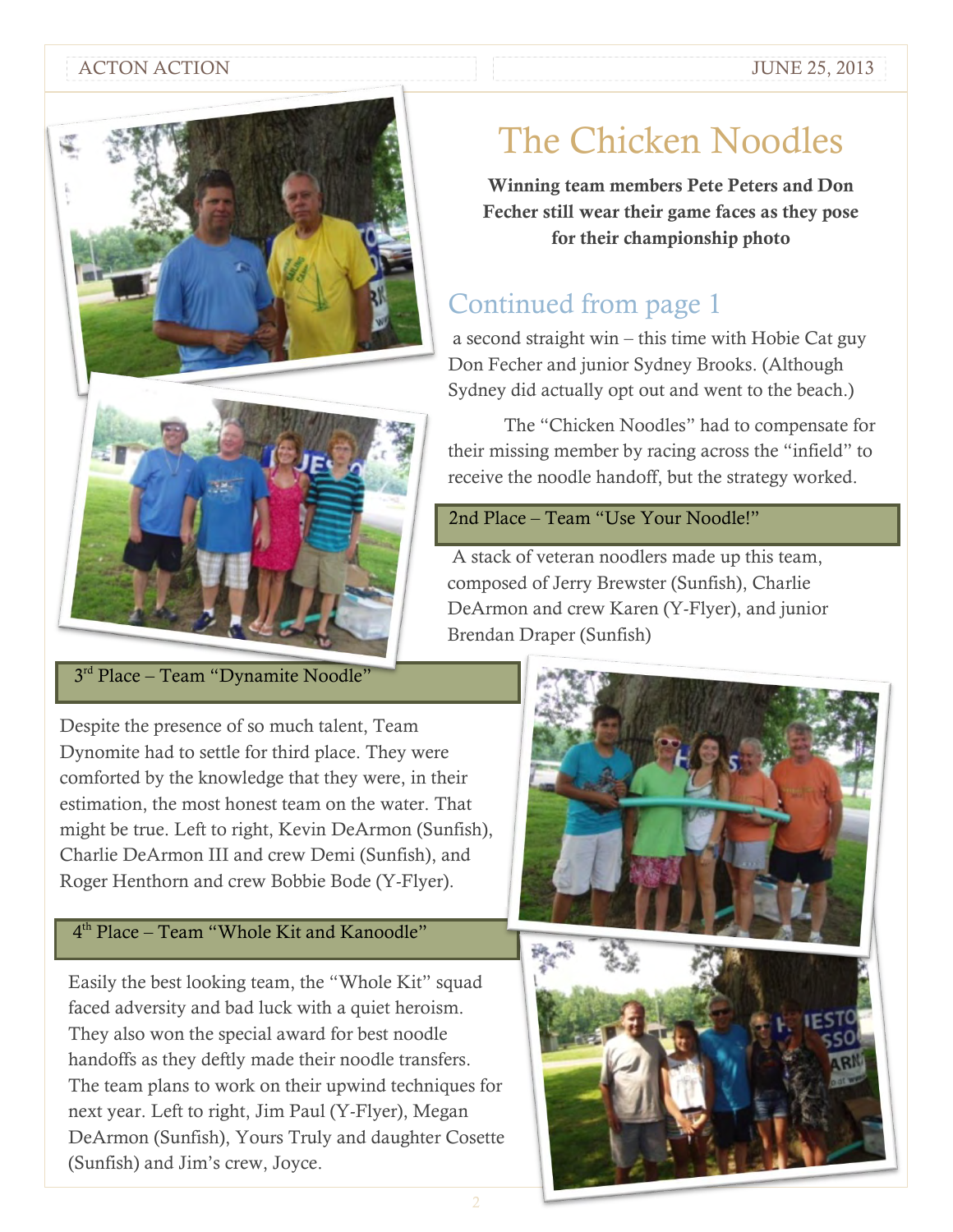#### ACTON ACTION 13



Beach Day! On Sunday, August 18 HSA will once again gather for a special event, the 2<sup>nd</sup> annual Beach Day. This event is part race, part scavenger hunt. All classes of boats can join in the fun. The event begins with a skipper's meeting at 12:30 where the envelopes will be distributed containing the scavenger hunt directions.

Items will be placed around the lake to be gathered. The first boat back with the items wins! Picnic on the beach with games follows!

Learn to Sail - In addition to the  $2<sup>nd</sup>$  sailing school on August 3-4, the club is conducting one on one learn to sail lessons as well as Sunfish certification for those who need to use HSA boats to continue their sailing education and experience.

Seventeen people have been through one of HSA's classes already this summer and the August class is already nearly full. Three other dates for Sunfish training are on the calendar.



## Noodle Relay Results

Chicken Noodles – Pete Peters, Don Fecher, Sydney Brooks 4 -1-1 6 Use Your Noodle – Jerry Brewster, Charlie DeArmon, (Karen), and Brendan Draper 2-3-2 7 Team Dynamite Noodles – Roger Henthorn and Bobbie Bode, Charlie DeArmon III and Demi, Kevin DeArmon 1-5-3 9 Whole Kit and Kanoodle Jim Paul and Joyce, Megan DeArmon, Mike Stratton and Cosette 3-2-5 10

Hey, Watch Where You Put That Noodle! Ryan Servizzi, Rose Schultz, and Laura Beebe 5-4-4 13